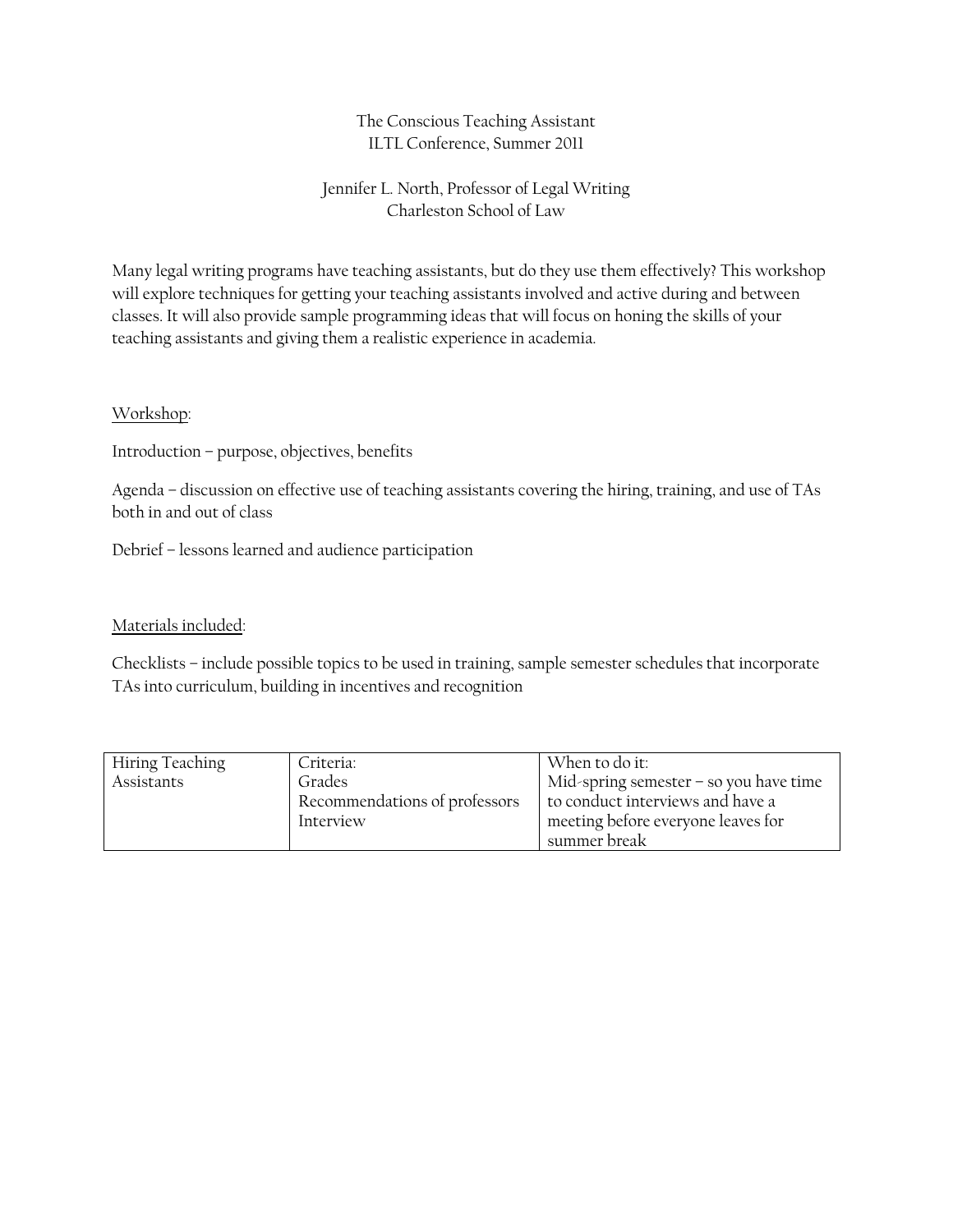| Summer Preparation for                         | Possible topics for review                                          | Possible tasks over the break           |
|------------------------------------------------|---------------------------------------------------------------------|-----------------------------------------|
| <b>Teaching Assistants</b><br>Fall Orientation | Overview & Expectations                                             | Write, research problems                |
| (hold one week prior to                        |                                                                     | Create, review, revise exercises        |
| IL orientation)                                | Rules/Guidelines - handbook                                         | Provide input for schedule and syllabus |
|                                                |                                                                     |                                         |
|                                                | Responsibilities as TA                                              | Work on mini- and brown bag lunch       |
|                                                | Interaction with students - office                                  | classes, examples:<br>Case briefs       |
|                                                | hours, advising, answering                                          | Annotating outlines                     |
|                                                | questions, academic integrity,                                      | Extracting rules from cases             |
|                                                | inappropriate relationships,                                        | Citations                               |
|                                                | setting boundaries                                                  | Common errors                           |
|                                                |                                                                     | Research                                |
|                                                | Unusual situations                                                  | TA ideas?                               |
|                                                | Refresher:                                                          |                                         |
|                                                | Case briefs                                                         |                                         |
|                                                | Memo review                                                         |                                         |
|                                                | Bluebook/citation                                                   |                                         |
|                                                | Research                                                            |                                         |
|                                                | Review syllabus - plan office                                       |                                         |
|                                                | hours to match assignments;                                         |                                         |
|                                                | discuss mini classes, brown bag                                     |                                         |
|                                                | lunches to be given by TAs (sign                                    |                                         |
|                                                | $_{\rm upp}$                                                        |                                         |
|                                                | Faculty panel – expectations for                                    |                                         |
|                                                | <b>TAs</b>                                                          |                                         |
|                                                | TA panel - expectations/advice                                      |                                         |
|                                                | Q&A                                                                 |                                         |
| Spring Refresher<br>(hold a couple days        | Review conduct of semester -                                        | Review of spring problem - work out     |
| prior to beginning of                          | plan out office hours according to<br>assignments to see where most | glitches                                |
| spring semester)                               | time will be needed                                                 |                                         |
|                                                |                                                                     |                                         |
|                                                | Brief writing review                                                |                                         |
|                                                | Oral advocacy review                                                |                                         |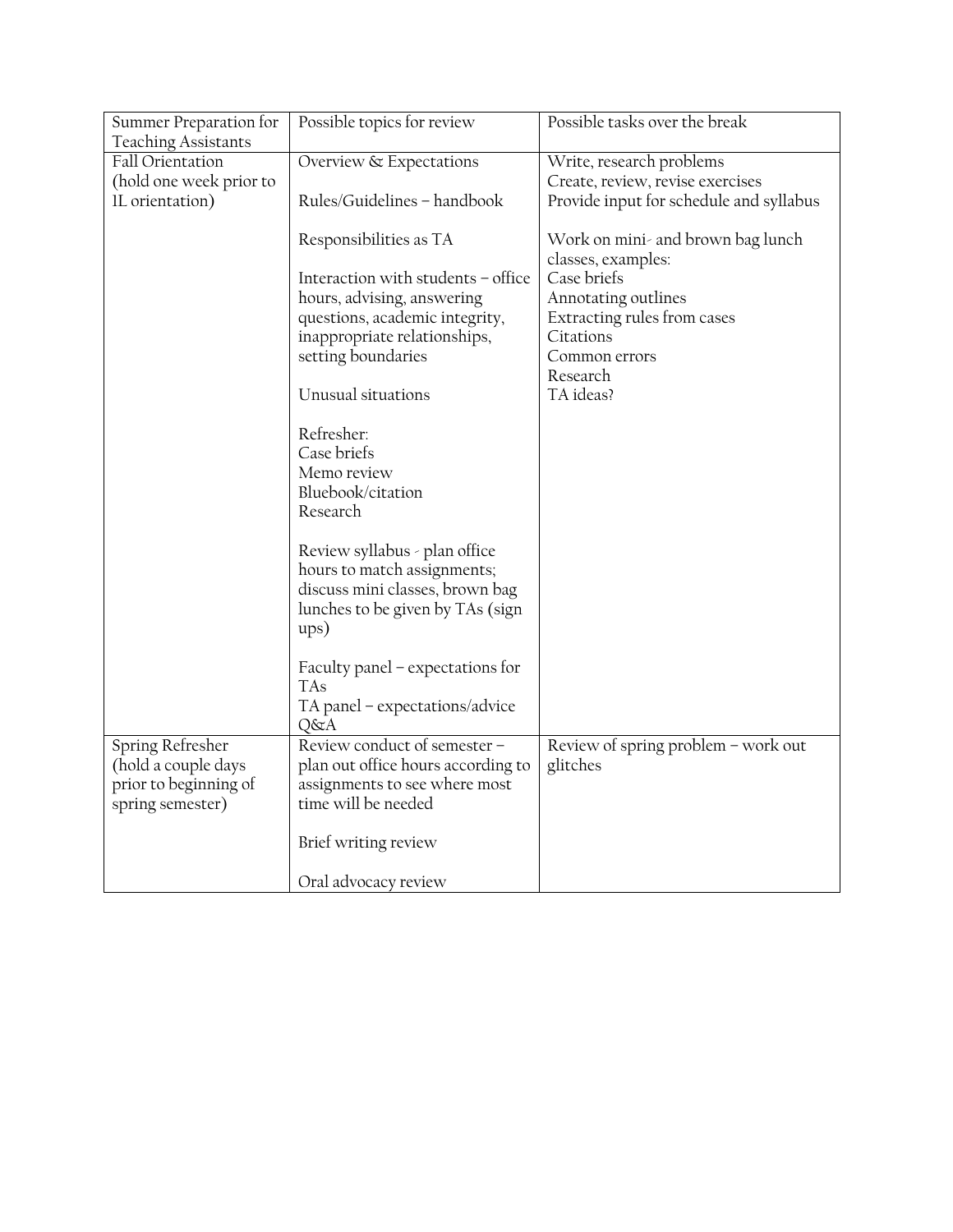| Fall           | Predictive Writing                   |                                |                                                                |
|----------------|--------------------------------------|--------------------------------|----------------------------------------------------------------|
| Semester       | Basics of Legal Writing              |                                |                                                                |
| Week           | Class 1                              | Class 2                        | <b>Teaching Assistant Duties</b>                               |
| 1              | Introduction to                      | Review case briefs             | Office Hours (OH)                                              |
|                | <b>LRAW</b>                          | Intro to Office Memo           |                                                                |
|                | Case briefs                          |                                | Additional case brief - each student                           |
|                | Identifying rules                    |                                | must take one to TA to review (not the                         |
|                |                                      |                                | one we'll do in class)                                         |
| $\overline{2}$ | Rules and legal                      | Synthesizing a rule,           | OH                                                             |
|                | reasoning                            | annotating rules               |                                                                |
|                | Organization of legal                |                                | TA Brown bag class - cases & rules                             |
|                | writing                              |                                |                                                                |
| 3              | Labor Day - no class                 | Review annotated outline       | OH                                                             |
|                |                                      | Intro to Bluebook              | TA meeting – check in and go over the                          |
|                |                                      |                                | next 3 weeks                                                   |
|                |                                      |                                |                                                                |
|                |                                      |                                | TA mini-class on Bluebook (given<br>during regular class time) |
| $\overline{4}$ | Rule Explanations,                   | <b>Review REs</b>              | <b>OH</b>                                                      |
|                | turning the annotated                | Rule Applications              |                                                                |
|                | outline into RE                      | Rules with multiple            | TA Brown bag lunch – outlines for                              |
|                |                                      | elements                       | classes                                                        |
| 5              | <b>Review RAs</b>                    | Common errors (memo            | OH - expanded (memo due next week)                             |
|                | Questions Presented                  | drafts)                        |                                                                |
|                | & Brief Answers                      |                                | TA Brown bag lunch – citations                                 |
| 6              | Memo I due                           | Secondary source research      | OH                                                             |
|                | Intro to Research                    |                                |                                                                |
|                |                                      |                                | TA meeting - go over next 3 weeks,                             |
|                |                                      |                                | review research, exercises                                     |
| $\overline{7}$ | Conferences - no                     | Case law research              | <b>OH</b>                                                      |
|                | class                                |                                |                                                                |
|                |                                      |                                | TA Brown bag lunch - research help                             |
| 8              | Intro to Memo II                     | Fall Break - no class          | $\overline{OH}$ – reduced (break)                              |
|                | Research plan                        |                                |                                                                |
|                | Client interviews                    |                                |                                                                |
| 9<br>10        | Client Interview                     | Statutory research             | OH<br>ΟH                                                       |
| $_{11}$        | Internet research<br>Citation review | Q & A for Memo II<br>Draft due | OH                                                             |
|                |                                      | Review big picture             |                                                                |
|                |                                      | concepts                       | TA Brown bag lunch - review citations                          |
|                |                                      |                                | in preparation for Bluebook exam, or                           |
|                |                                      |                                | run in-class game/exercise that serves                         |
|                |                                      |                                | as citation review                                             |
| 12             | Bluebook exam                        | Conferences - no class         | OH                                                             |
|                |                                      |                                |                                                                |
|                |                                      |                                | TA meeting (last of the semester) -                            |
|                |                                      |                                | check in and go over memo turn in                              |
| 13             | Common errors                        | Q & A for Memo II              | ΟH                                                             |
|                | Client letters                       | Memo due next day              |                                                                |
| 14             | IRAC for exams,                      | Thanksgiving - no class        | TA mini class – exam preparation/tips                          |
|                | exam prep                            |                                | (given during regular class time)                              |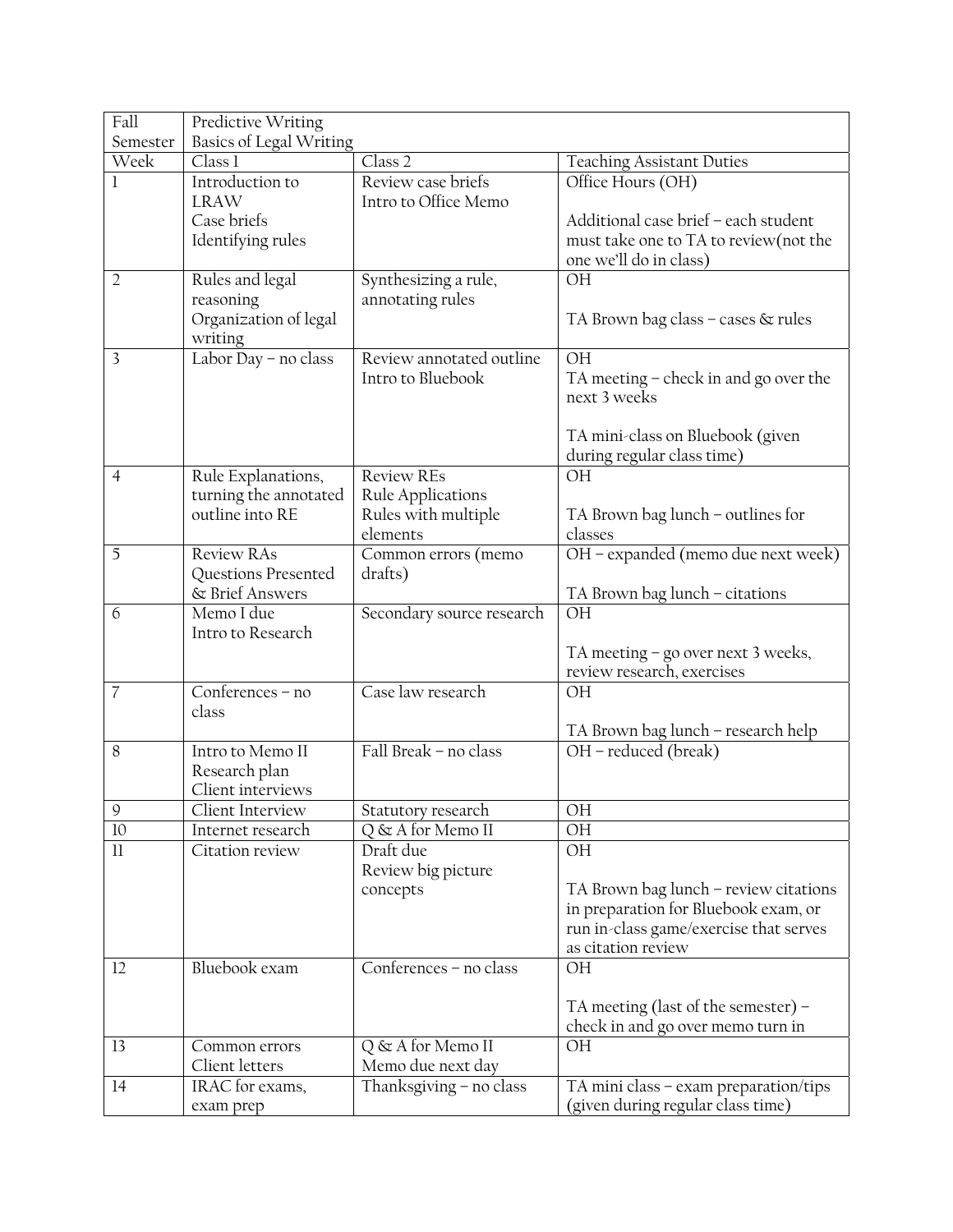| Spring         | Persuasive writing                                                         |                                                                           |                                                                                                                                             |
|----------------|----------------------------------------------------------------------------|---------------------------------------------------------------------------|---------------------------------------------------------------------------------------------------------------------------------------------|
| Semester       | Nuance                                                                     |                                                                           |                                                                                                                                             |
| Week           | Class 1                                                                    | Class 2                                                                   | <b>Teaching Assistant Duties</b>                                                                                                            |
| 1              | Spring semester<br>overview                                                | Preparing court<br>documents                                              | OH - reduced (unless need is shown)                                                                                                         |
| $\overline{2}$ | $MLK$ – no class                                                           | Writing persuasive facts<br>Point headings                                | OH -reduced (holiday)                                                                                                                       |
|                |                                                                            |                                                                           | TA mini class (given during regular<br>class time) - run exercise on facts, legal<br>conclusions, inferences                                |
| 3              | Conferences - no class                                                     |                                                                           | OH<br>TA meeting                                                                                                                            |
| $\overline{4}$ | Common errors                                                              | Trial level oral advocacy                                                 | OH                                                                                                                                          |
|                |                                                                            |                                                                           | TA mini class (given during regular<br>class time) – give their own<br>experiences with trial level advocacy -<br>stories from summer, etc. |
| 5              | Trial brief due - no<br>class                                              | Trial level oral advocacy -<br>practice and critique<br>(video critiques) | No OH this week, instead may<br>schedule oral advocacy practice or have<br>TA Afternoon seminar style - oral<br>advocacy practice sessions  |
| 6              | Trial motions                                                              | <b>Trial motions</b>                                                      | $\overline{OH - reduced}$<br>TAs serve as bailiffs in class                                                                                 |
| 7              | Conferences on trial memo- no class                                        |                                                                           | OН<br>TA meeting - appellate advocacy,<br>discuss weeks 12, 13, moot court<br>competition                                                   |
| 8              | Intro to appellate<br>practice<br>Appellate brief                          | Standards of review                                                       | OH                                                                                                                                          |
|                | Spring Break                                                               |                                                                           |                                                                                                                                             |
| 9              | Legislative history                                                        | Parts of the appellate brief                                              | OH                                                                                                                                          |
|                |                                                                            |                                                                           | TA Brown bag lunch – extra curricular<br>activities - moot court, law review, etc.                                                          |
| 10             | Administrative law                                                         | Appellate oral advocacy                                                   | OH                                                                                                                                          |
| $_{11}$        | Practice oral<br>arguments                                                 | Final editing of appellate<br>brief                                       | OH                                                                                                                                          |
| 12             | Practice oral arguments with teaching<br>fellows/writing center - no class |                                                                           | Teaching assistants administer practice<br>schedule for IL class; provide feedback,<br>critique, dress rehearsal                            |
| 13             | Give oral argument for grade - no class                                    |                                                                           | Teaching assistants continue to<br>practice oral arguments with lLs                                                                         |
| 14             | Moot Court<br>Competition - no<br>class                                    | Last class – wrap up                                                      | Last TA meeting - recognition/wrap<br>up, possible awards or certificates<br>given out                                                      |